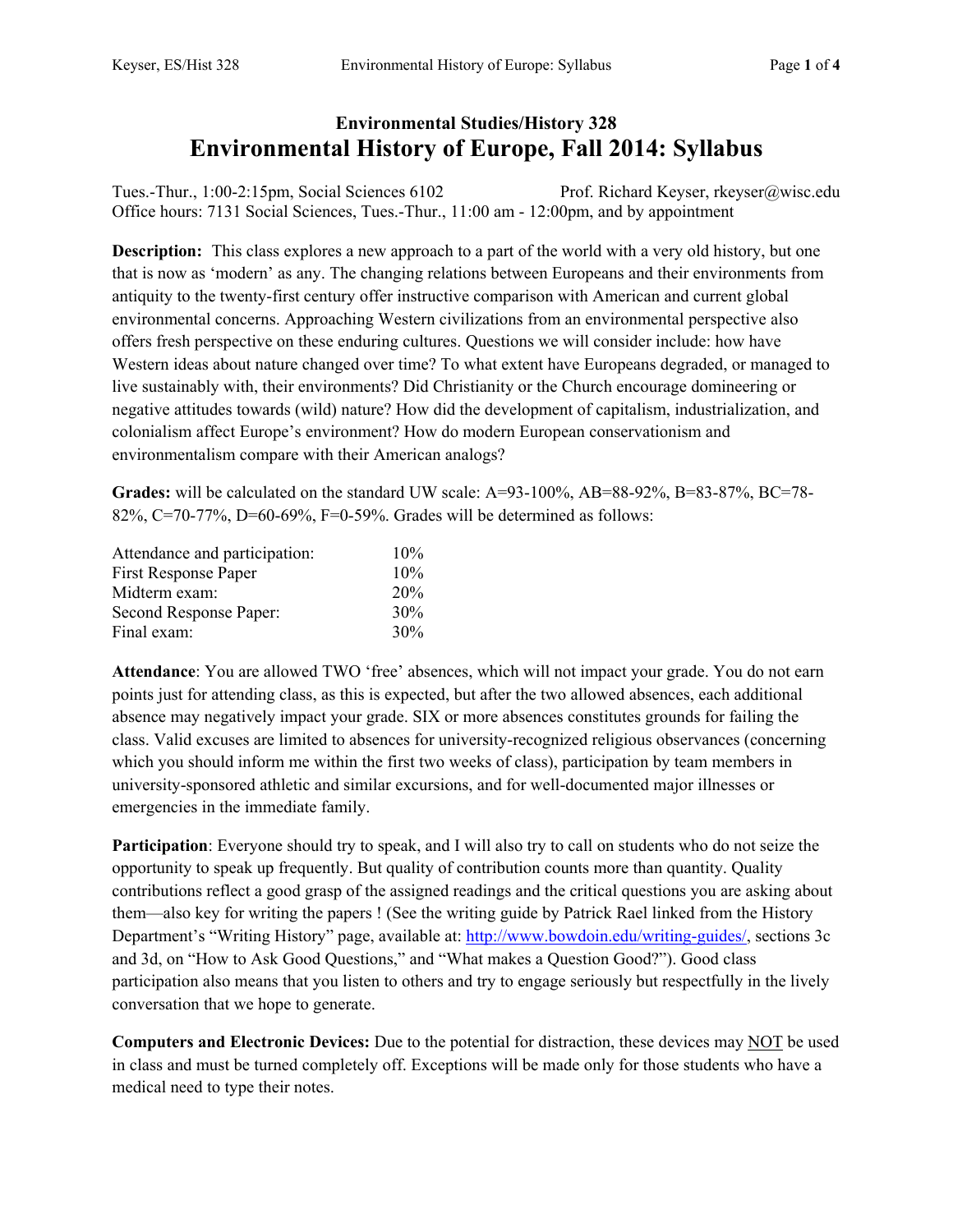**Reading Notes**: You should always read each weekly assignment carefully, take notes, and prepare a short summary of, response to, and critical questions provoked by the readings as a basis for class discussion (1-2 pages, handwritten or typed). Normally I will not collect these, but if you are having trouble, reviewing such notes is a good place to begin a discussion with me. Such notes are also very helpful in preparing for class discussions, exams, and papers.

**Quizzes, Reading Responses, and Homework Assignments:** To help reinforce what you are learning from the readings, there may be occasional quizzes or short homework assignments (usually of one page or less). I will assess these exercises subjectively and approximately (usually with a check/checkplus/check-minus), and they will help me determine the quality of your participation. However, they will not receive numerical grades and thus will not be used in any mathematical way to determine your grade.

**Papers**: There will be two short, "critical response" papers, in which you will respond to the assigned readings and class discussions by developing your own argument. Detailed topics and guidelines will be given later, one to two weeks before the due dates. Papers must be turned in both as paper copies in class, and as electronic copies to an anti-plagiarism website. Late papers will be heavily penalized: they will be marked down one grade per class day late.

**Midterm and Final Exams:** These will be comprehensive, covering everything studied in the course up to the time of each exam, including both factual material and the broader ideas and themes of the course. The format will include some identification, short-answer essays, as well as one or two longer essays.

**Academic Honesty**: Your written work must reflect your own ideas, and where you draw on others' words or ideas you need to indicate this clearly with proper quotations and citations. Academic dishonesty will not be tolerated, and all appropriate penalties, including failing the course, will be strictly enforced. As the UW website explains, "plagiarism means presenting the words or ideas of others without giving credit. You should know the principles of plagiarism and the correct rules for citing sources…." For this quotation and more information, see: http://students.wisc.edu/saja/misconduct/UWS14.html#overview . As this website notes, if you are unsure about the proper ways to give credit to sources, ask your instructor or consult the Writing Center, at 6171 Helen C. White Hall (phone: 608/263-1992, e-mail: writing@wisc.edu). For a copy of their handout 'Acknowledging, Paraphrasing, and Quoting Sources,' please download: http://writing.wisc.edu/Handbook/Acknowledging\_Sources.pdf .

**Accommodations:** If you need accommodations due to any disability, please let me know within the first two weeks of class, i.e. by Sept. 12. In order to maintain confidentiality, you may do so by coming to my office hours or by emailing me to arrange a meeting. You will need to provide documentation from the McBurney Disability Resource Center, 702 West Johnson St., Suite 2104, tel. 608-263-2741, email: mcburney@studentlife.wisc.edu.

**Required Books & Course Pack:** You need to acquire the three required books and the Course Pack for this class, and bring them to class on the days when they are assigned. They are listed here below in the order in which they will be assigned. The books are available, among other places, the UW Bookstore: www.uwbookstore.com. The Course Pack is available from the Social Sciences Copy Center, in 6120 Social Sciences: http://copy.ls.wisc.edu/. Both the books and the Course Pack will also be on reserve at College Library.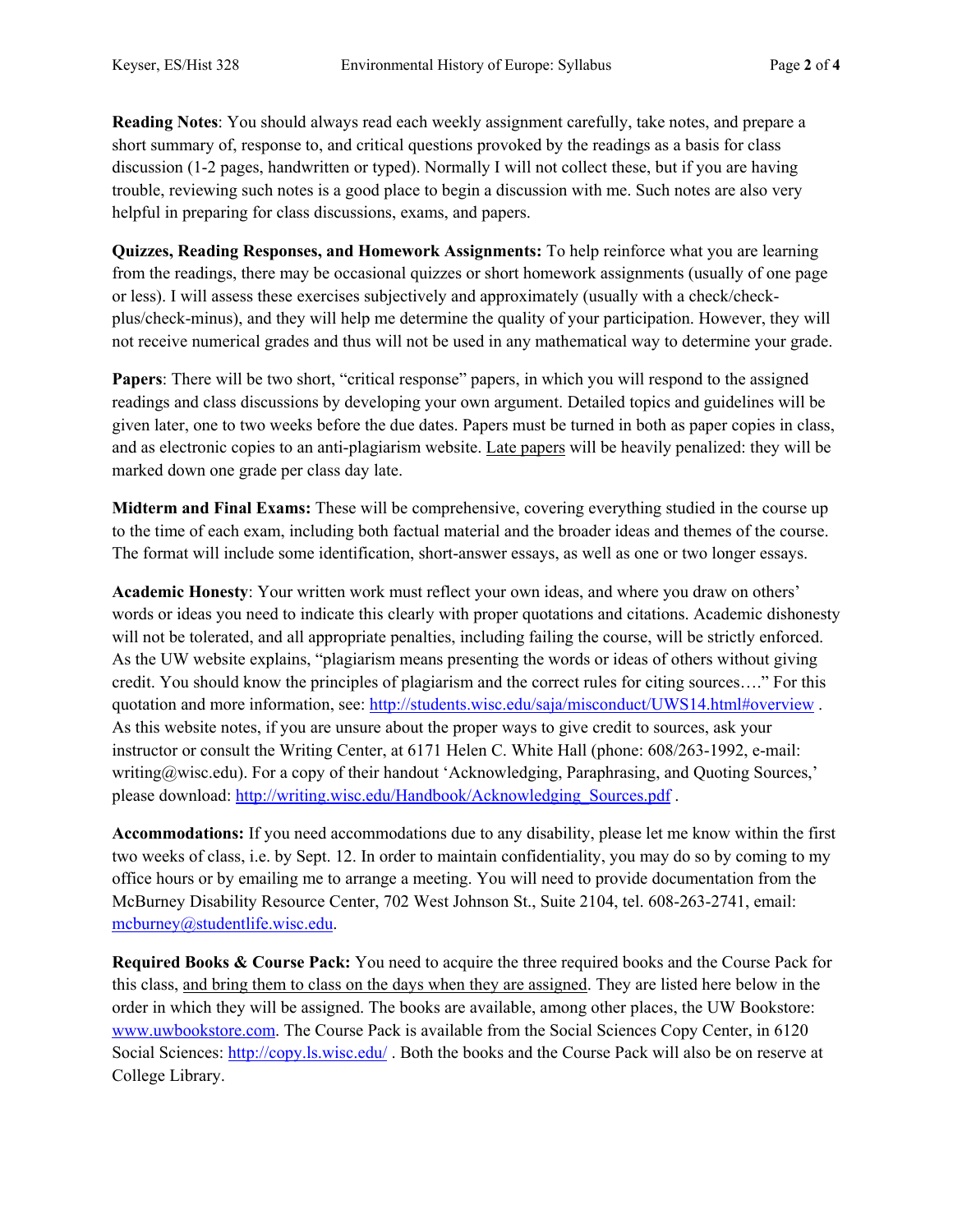Hoffmann, Richard. *An Environmental History of Medieval Europe*. Cambridge University Press, 2014. Keyser, Richard. *Course Pack for ES/Hist 328*. Social Science Copy Center, 2014. Mark Cioc. *The Rhine: An Eco-Biography, 1815-2000*. University of Washington Press, 2006. Bess, Michael. *The Light-Green Society: Ecology and Technological Modernity in France, 1960-2000*. The University of Chicago Press, 2003.

**Reading Assignments:** you should read each week's assignments in the order they are listed on the syllabus and finish all of them by Tuesday's class. This will enable you to make connections among the readings and to use class time to review, clarify, and ask questions about the week's material. We will often reserve time in Thursday's class to discuss any assigned primary sources (in the Course Pack).

## **SCHEDULE**

- Week 1, Sept. 2-4. Introduction: Nature, Culture, & Environmental History. Hoffmann, *Environmental History*, Introduction, pp. 1-20; begin ch. 1, pp. 21-29. Course Pack Primary Source Selections: Ancient Middle East.
- Week 2, Sept. 9-11. Classical Mediterranean Civilizations: an Environmental Crisis? Hoffmann, *Environmental History*, ch. 1, pp. 29-43; ch. 2, pp. 51-56. Course Pack: Grove and Rackham, *The Nature of Mediterranean Europe*, ch. 1, pp. 8-19; and ch. 11, pp. 167-74 (Greece & Italy), 188-89 (conclusion). Course Pack Primary Source Selections: Ancient Greece and Rome.
- Week 3, Sept. 16-18. Fall of Rome and the Early Middle Ages. Hoffmann, *Environmental History*, ch. 1, pp. 43-50; ch. 2, pp. 57-71, 78-84. Begin Course Pack Primary Source Selections: Medieval Europe. **Sept. 16: Critical Response Paper 1 (Ancient Environmental History) Due (3-4 pages).**
- Week 4, Sept. 23-25. The Middle Ages: Culture & Landscape History. Hoffmann, *Environmental History*, ch. 3, pp. 85-112. Course Pack: Rackham, *History of the Countryside*, ch. 1-2, pp. 1-24. Course Pack Primary Source Selections: Medieval Europe.
- Week 5, Sept. 30 Oct. 2. The Formation of European Landscapes (Focus: English Woodlands). Hoffmann, *Environmental History*, ch. 4, pp. 113-54. Course Pack: Rackham, *History of the Countryside*, ch. 5, pp. 62-88; & ch. 6, pp. 119-39. Course Pack Primary Source Selections: Medieval Europe.
- Week 6, Oct. 7-9. Sustainability & Resource Management. Hoffmann, *Env. History*, ch. 5, pp. 155-68; 174-95; ch. 6, pp. 237-40; & ch. 7, pp. 241-78. Course Pack Primary Source Selections: The Plague.

Week 7, Oct. 14-16. Population, Climate, & Disease in the Late Medieval Crises.